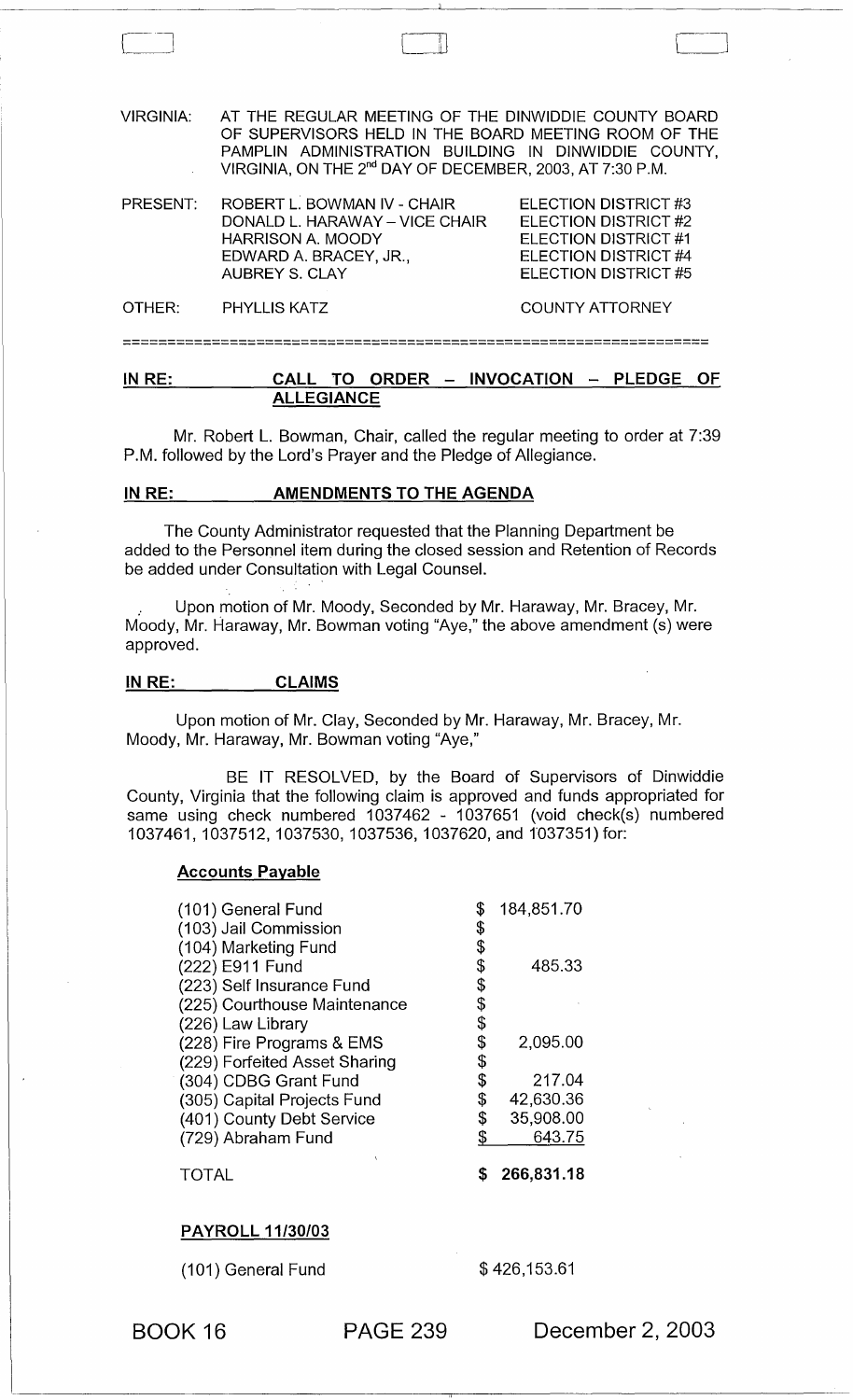| (222) E911 Fund   | \$3,539.66 |
|-------------------|------------|
| $(304)$ CDBG Fund | \$7,328.75 |
|                   |            |

## **TOTAL \$ 437,022.02**

#### **IN RE: TRANSFER OF FUNDS - DE STEFANO DESIGN GROUP INVOICE**

Upon motion of Mr. Clay, Seconded by Mr. Haraway, Mr. Bracey, Mr. Moody, Mr. Haraway, Mr. Bowman voting "Aye,"

BE IT RESOLVED by the Board of Supervisors of Dinwiddie County, Virginia that \$2,875 be transferred from the General Fund to Fund 305-94100- 3002 for the payment of services performed by De Stefano Design Group for the review of the school improvements.

## **IN RE: COMMUNICATIONS EQUIPMENT REQUISITION #1 DINWIDDIE COUNTY IDA PUBLIC FACILITIES LEASE REVENUE NOTE SERIES 2003**

The following invoice from Motorola, for expenses from the Dinwiddie County IDA Public Facilities Lease Revenue Note Series 2003 was submitted for Payment:

| Motorola     | Design Review | <b>Radio System</b> | \$846,015.60 |
|--------------|---------------|---------------------|--------------|
| <b>Total</b> |               |                     | \$846,015.60 |

#### **Total**

Upon motion of Mr. Clay, Seconded by Mr. Haraway, Mr. Bracey, Mr. Moody, Mr. Haraway, Mr. Bowman voting "Aye,"

BE IT RESOLVED by the Board of Supervisors of Dinwiddie County, Virginia that Requisition Number #1 in the amount of \$846,015.60 be approved and funds appropriated for expenses from the Dinwiddie County IDA Public Facilities Lease Revenue Note Series 2003.

## **IN RE: SOCIAL SERVICES - ACCEPTANCE OF FUNDS**

"To: Wendy Ralph

From: Kim Willis, Director Social Services

Date: November 14, 2003

Subject: Acceptance of Funds

This notice is to kindly request that the County of Dinwiddie Board of Supervisors accept \$24,375 to be used by the County of Dinwiddie Department of Social Services. The monies, allocated by the Virginia Department of Medical Assistance Services were the result of a grant won by the Department of Social Services. The grant's purpose is to improve retention of children enrolled in the Family Access to Medical Insurance Security Plan (FAMIS) and FAMIS Plus Programs.

The funds are for a twelve-month period, commencing on November 1, 2003, and will be paid quarterly in equal installments, beginning in mid November 2003. The award will be used to:

• Hire a Health Insurance Coordinator for 20 hours per week at \$12.00 per hour,

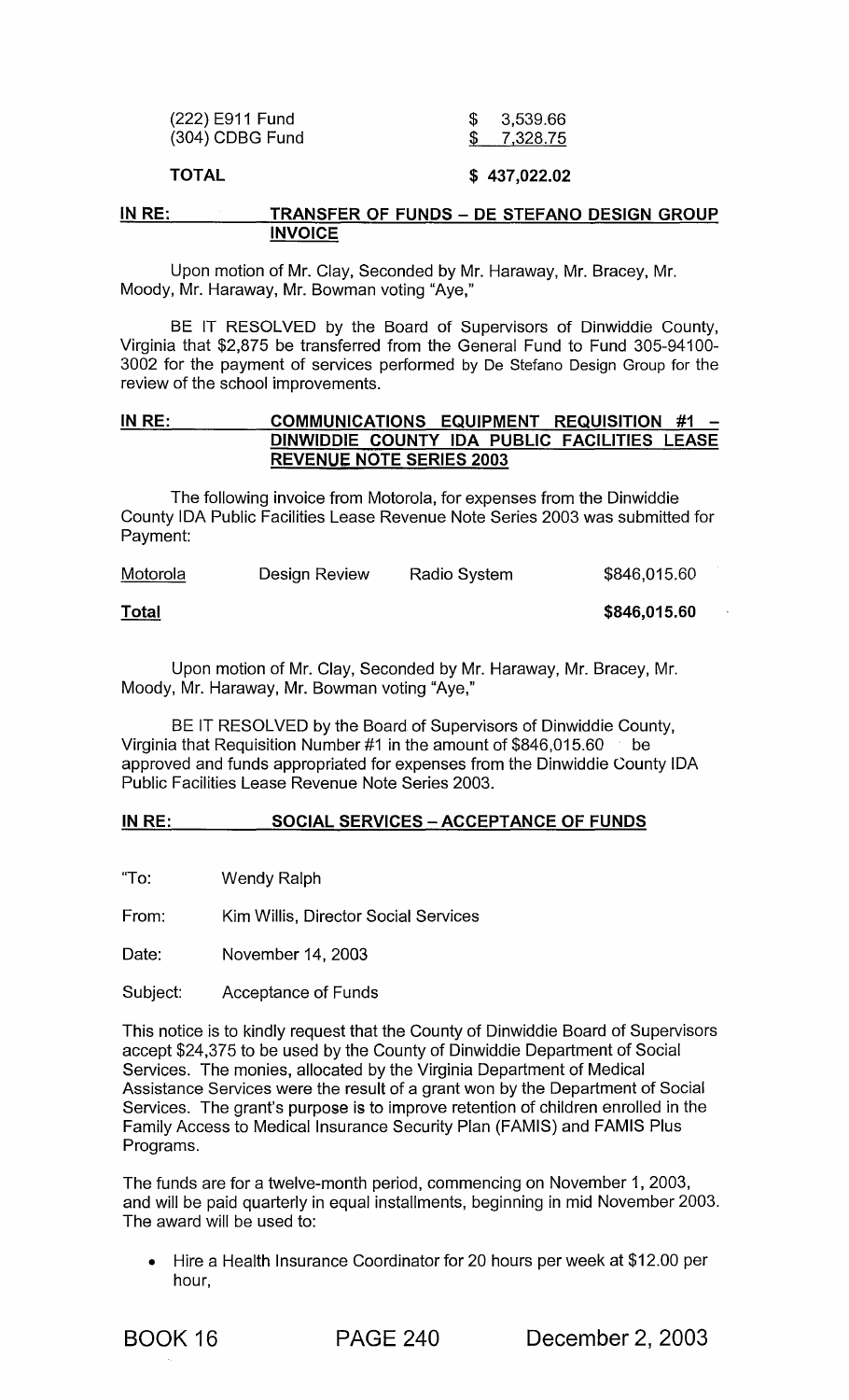- Provide Quarterly mailings to families of enrolled children,
- Engage certain community partners in retention activities,
- Mail certification reminders and conduct follow-up phone calls when appropriate,

 $\Box$ 

- Collaborate with Dinwiddie County Schools and nutrition programs,
- Offer enrollment opportunities at employment sites and work with area employers to reach eligible families,
- Work with area medical providers to inform families of the importance of health care coverage, and
- Conduct Quality Improvement activities and evaluate project outcomes,
- Develop/purchase marketing and outreach incentives,
- Purchase a computer, color printer, office supplies,
- Reimburse Coordinator for mileage.

Mrs. Ralph, thank you for presenting this to the Board of Supervisors, and we look forward to collaborating with County of Dinwiddie agencies, businesses and families so that more children in our community will maintain the health coverage they deserve. Our theme is 'Keep 'em Covered', and we plan to implement this theme with thoughtful and meaning activities."

Upon motion of Mr. Clay, Seconded by Mr. Haraway, Mr. Bracey, Mr. Moody, Mr. Haraway, Mr. Bowman voting "Aye,"

BE IT RESOLVED by the Board of Supervisors of Dinwiddie County, Virginia that authorization is granted for the County Administrator to sign the Grant Agreement between the Virginia Department of Medical Assistance Services and the County of Dinwiddie, the grant recipient, the purpose of the grant is to improve retention of children enrolled in the Family Access to Medical Insurance Security Plan (FAMIS) and FAMIS Plus Programs. The amount of the grant is \$24,375 to be used by the County of Dinwiddie Department of Social· Services. The monies, allocated by the Virginia Department of Medical Assistance Services were the result of a grant won by the Department of Social Services. No local match is needed for this grant.

#### IN RE: CITIZEN COMMENTS

Mr. Bowman asked if there were any citizens signed up to speak or present who wished to address the Board during this portion of the meeting.

The following citizen(s) came forward to address the Board:

- 1. Anne Scarborough Boydton Plank Road She stated at the first organizational meeting the Board holds in January she would
	- <sup>~</sup>appreciate if they would have both meetings in the evening and move them to Wednesday nights. She also requested Mr. Moody not to accept the resignation of Mr. Hutty Titmus who serves on the Planning Commission. She commented that the Consultant for the Communications Radio System for the E911 Center failed the County because they did not have the foresight to look into the availability of the space on the communications tower that already existed.

BOOK 16 PAGE 240 December 2, 2003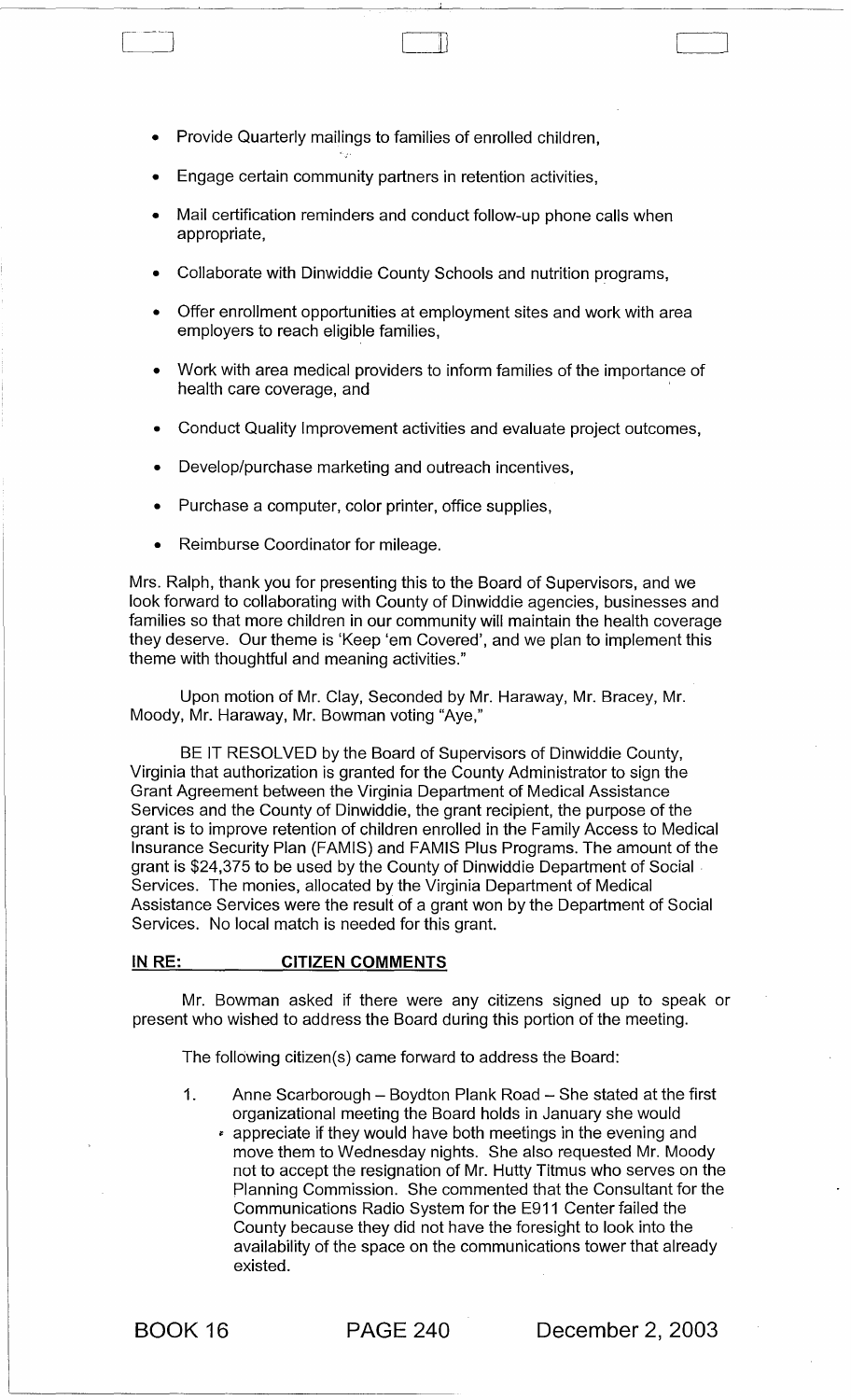- 2. Creighton Jones- 628 Claiborne Road, Sutherland, Virginia -Requested that Mr. Titmus resignation not be accepted by the Board.
- 3. Julia Benner 14416 Boydton Plank Road Dinwiddie Stated she was concerned about the number of bags of shredded materials coming from the Commissioner of the Revenues Office. Mr. Bracey explained to the citizens that the Board of Supervisors does not have any authority over the Commissioner of the Revenue or any of the elected official in the County. Mr. Bowman commented she is required by State law to keep a record of everything that has been destroyed in her office.
- 4. Michael Bratschi Cutbank Road Road, Dewitt, Virginia stated that he agreed with the Board. The Commissioner of Revenue has been doing her job for a number of years and she should be given the benefit of the doubt. He encouraged the Board to accept Mr. Titmus' resignation and requested they consider him as a candidate for the Planning Commission.
- 5. Tommy Peters requested that Mr. Moody not accept Mr. Titmus' resignation.
- 6. David Dudley  $-$  agreed with Mr. Peters regarding Mr. Titmus.
- 7. Geri Barefoot 7411 Frontage Road, Petersburg, Virginia requested that Mr. Moody not accept Mr. Titmus' resignation.

Mr. Bowman closed the citizen comments period. He also acknowledged that some of the Board of Supervisors in the meeting from Lunenburg County.

## IN RE: PUBLIC HEARING - A-03-7 - BIO SOLIDS ORDINANCE

This being the time and place as advertised in the Progress Index on November 18, 2003 and November 25, 2003, for the Board of Supervisors of Dinwiddie County, Virginia to conduct a Public Hearing to solicit public comment on the following matter:

A-03-7. The applicant, Dinwiddie County Planning Department, is seeking to amend the Code of the County of Dinwiddie by adopting Chapter 23, entitled Biosolids Ordinance. The Biosolids Ordinance is intended to implement state requirements related to biosolids; provide for the testing, monitoring and notifying of adjacent landowners of biosolids applied on County land and to provide for the enforcement of state and local regulations related to biosolids. The Biosolids Ordinance shall also require that biosolids are not applied in the County unless adequate financial responsibility is in place, and to limit the land application of biosolids to agricultural areas.

Mr. Guy Scheid, Director of Planning, stated that he had two basic areas of concern in adopting the VACo model ordinance as it appears before the Board this evening. The first concern is found in section 23-6.a in which the biosoilids use will be limited to the Agriculture zoning district, only. There are farmers that have farmland in Residential zoning districts and the model ordinance will not permit them to use biosolids on their property. The second concern involves the date in which the ordinance goes into effect. If it goes into effect immediately, then it appears the planning department will be held responsible for enforcing the ordinance. With the department currently lacking a planner position, it is difficult to accomplish the existing workload. It was suggested that the ordinance become effective in one or two months.

Mr. Bowman asked if any of the Board members had any comments or questions for Mr. Scheid.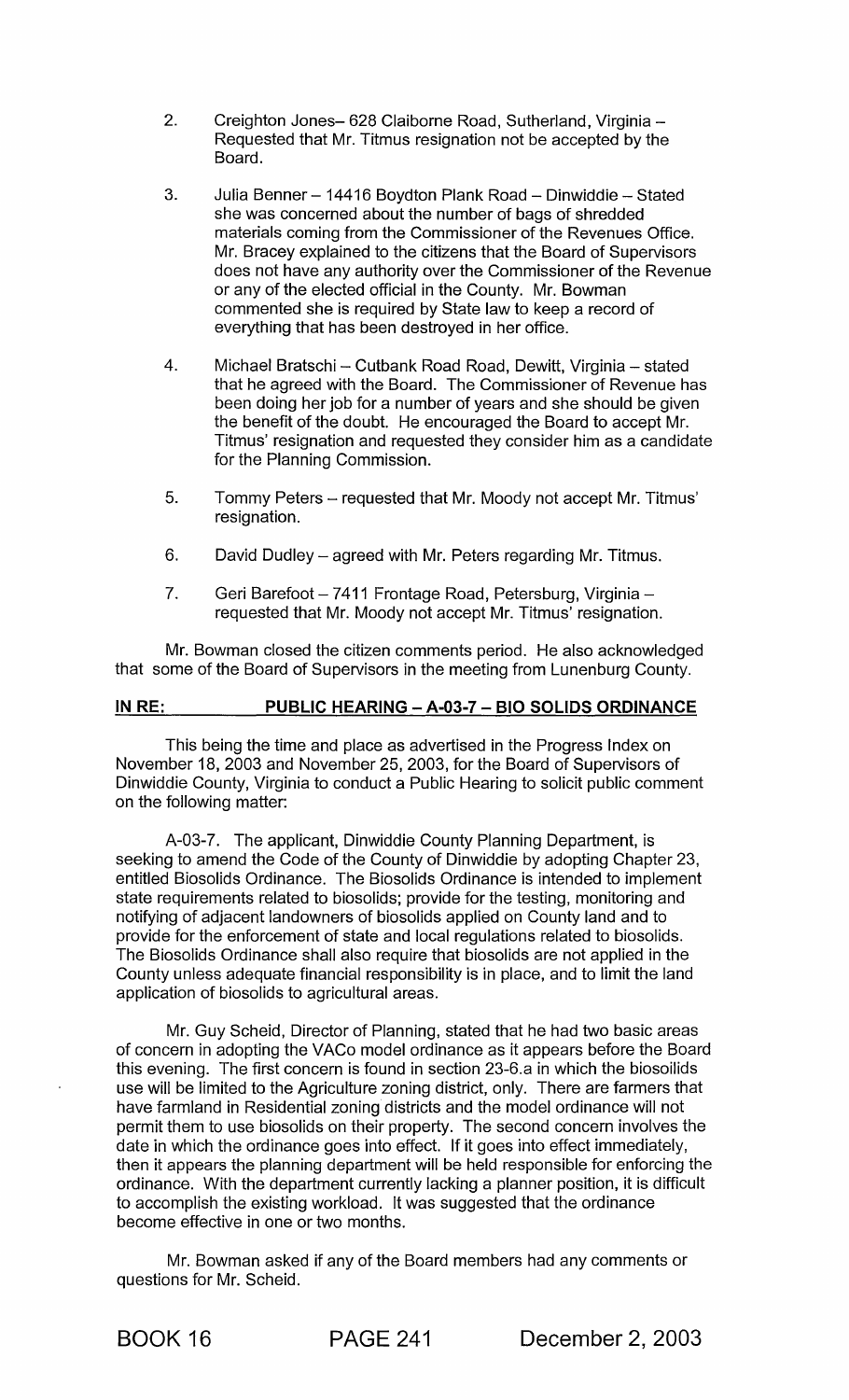Mr. Moody asked Mr. Scheid for his exact wording for the proposed amendment for Section 23 -6.a. Mr. Scheid responded by stating the following verbiage would cover the situation at hand, "Land application of biosolids is authorized in Agricultural zoning districts, in a zoning district were agricultural uses are permitted by right and/or in a zoning district when authorized as a lawful nonconforming use."

Mr. Bracey commented, here we go again.... he said he felt this ordinance should be re-advertised to make sure everything is covered.

Mr. Bowman agreed with Mr. Bracey. He said it would put a hardship on the farmers who live in a Residential zone. These farmers are currently applying biosolids now if the ordinance is passed then they would no longer be able to use them.

The County Attorney recommended that the Board adopt the present Biosolids Ordinance as presented then re-advertise it with the suggested limited amendment by Mr. Scheid for the January 6, 2004.

The County Administrator stated in the defense of Mr. Scheid he did present this and other issues, in a memo to staff, that he suggested to you tonight. However, the Board was clear that they wanted to use the "model ordinance" which has been approved by the Attorney General's Office. This model ordinance is the one that was advertised.

Mr. Bracey stated that he would like to see the ordinance readvertised to be effective January 1, 2004.

Mr. Moody stated, concerning section 23-6.a, -- that he did not want to restrict people who are already using it now. He stated that he would hate to put the ordinance into effect January 1, 2004 when it could be a possibility that it would prevent a farmer who is presently using biosolids from using them.

The County Administrator proposed that the effective date for the ordinance be set for February 1, 2003. She also commented that a person would have to be hired to perform the monitoring, and that it is Staff's understanding that the State provides reimbursement for the testing but not for the salary of the individual.

Mr. Haraway commented his district was the most heavily populated and he was very much in favor of adopting the ordinance as presented tonight.

Mr. Ralph suggested that Mr. Scheid read the letter from the Dinwiddie County Farm Bureau and the Virginia Farm Bureau Federation.

Mr. Scheid read the letter from the Dinwiddie County Farm Bureau and the Virginia Farm Bureau Federation.

"December 1, 2003

 $\Gamma$  -  $\sim$   $\sim$   $\sim$   $\sim$ 

Mr. Robert Bowman, IV, Chairman Dinwiddie County Board of Supervisors PO Drawer 70 Dinwiddie, Virginia, 23841

Dear Mr. Bowman:

The Dinwiddie County Farm Bureau and the Virginia Farm Bureau Federation appreciate the time and effort of the Board on the issue of land application of biosolids. It is our hope that the information presented by Dr. Greg Evanylo, of Virginia Tech, and others was informative and useful.

BOOK 16 PAGE 241 December 2, 2003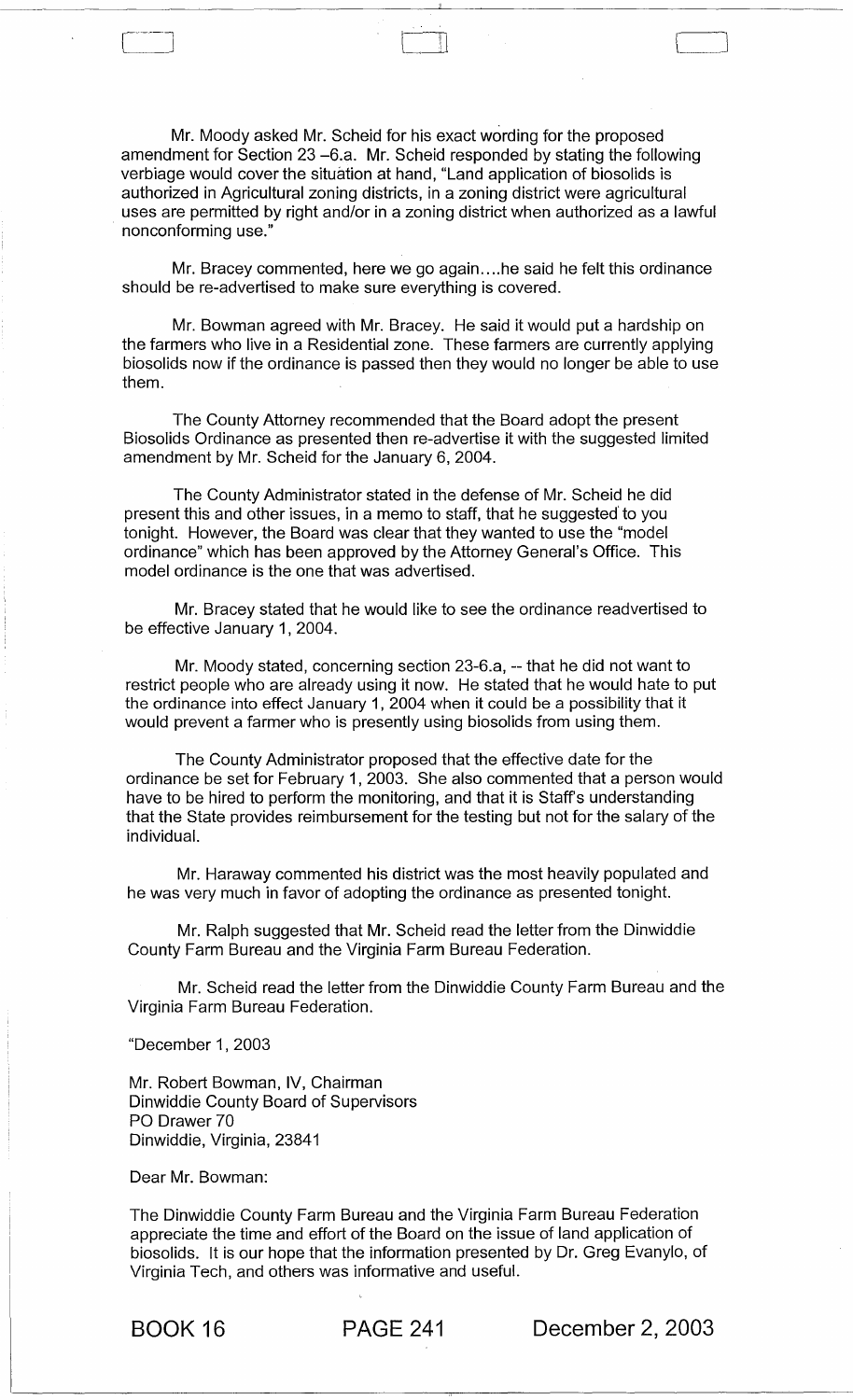We also would like to reiterate our support for the state regulated application of biosolids to farmland. With proper oversight from state agencies and local testing and monitoring by county staff we feel the citizens of Dinwiddie will be protected and farmers will be able to have one more option in their constant battle to cut costs.

We therefore ask the Board to pass without amendment the model ordinance provided by the Virginia Association of Counties. It provides a mix of local and state regulation that our organization can live with.

If you have any questions or need for further assistance on this issue please feel free to contact us at any time.

Sincerely,

Travis Y. Lee **President** 

The letter was notarized by Phyllis L. Williams, December 2, 2003"

Mr. Bowman opened the public hearing for A-03-7 for comments.

- 1. Mr. Meade Harrison commented he used biosolids on his farm and has been for several years and his family, livestock, and crops were still alive and doing well. He spoke in opposition of the ordinance.
- 2. Mrs. Kay Winn  $-$  244 Winnaway Lane, Rich Square, NC 27869  $$ stated she had no objection to farmers using biosolids. However, signs should be posted when biosolids are applied and there are no requirements for them in this ordinance. She also suggested that the Board should not pass the ordinance if they did not have a plan to police it.
- 3. Mr. Michael Bratschi stated the Board should not adopt the ordinance because of the costs involved if the farmers are not allowed to use biosolids. He commented farmers are the backbone of this country.
- 4. Ms. Diana Parker Chalkley Road, Richmond, Virginia Representing the Virginia Sierra Club, Falls of the James Chapter- commented she supported the biosolids ordinance.
- 5. Mr. Robert Belcher Flank Road, Petersburg, Virginia stated it would be shameful for the Board to pass this ordinance that would restrict farmers from using biosolids who have been using them for many years and they didn't have an opportunity to speak against it tonight. He commented if the Dinwiddie County Farm Bureau and the Virginia Farm Bureau Federation farmers were here they certainly would not support the ordinance. If the Board adopts the ordinance they should make sure they have someone to enforce it.

# **DRAFT BIOSOLIDS ORDINANCE**

## AN ORDINANCE AMENDING THE DINWIDDIE COUNTY CODE, BY THE ADDITION OF CHAPTER 23, LAND APPLICATION OF BIOSOLIDS

#### Sec. 23-1 Findings

The Board of Supervisors finds that improper spreading, placement, disposal or management of Biosolids without appropriate regulation, notice and monitoring may result in adverse effects to the general health, safety and welfare of the inhabitants of the County and to agricultural lands, water supplies, wildlife, livestock, natural resources and the environment.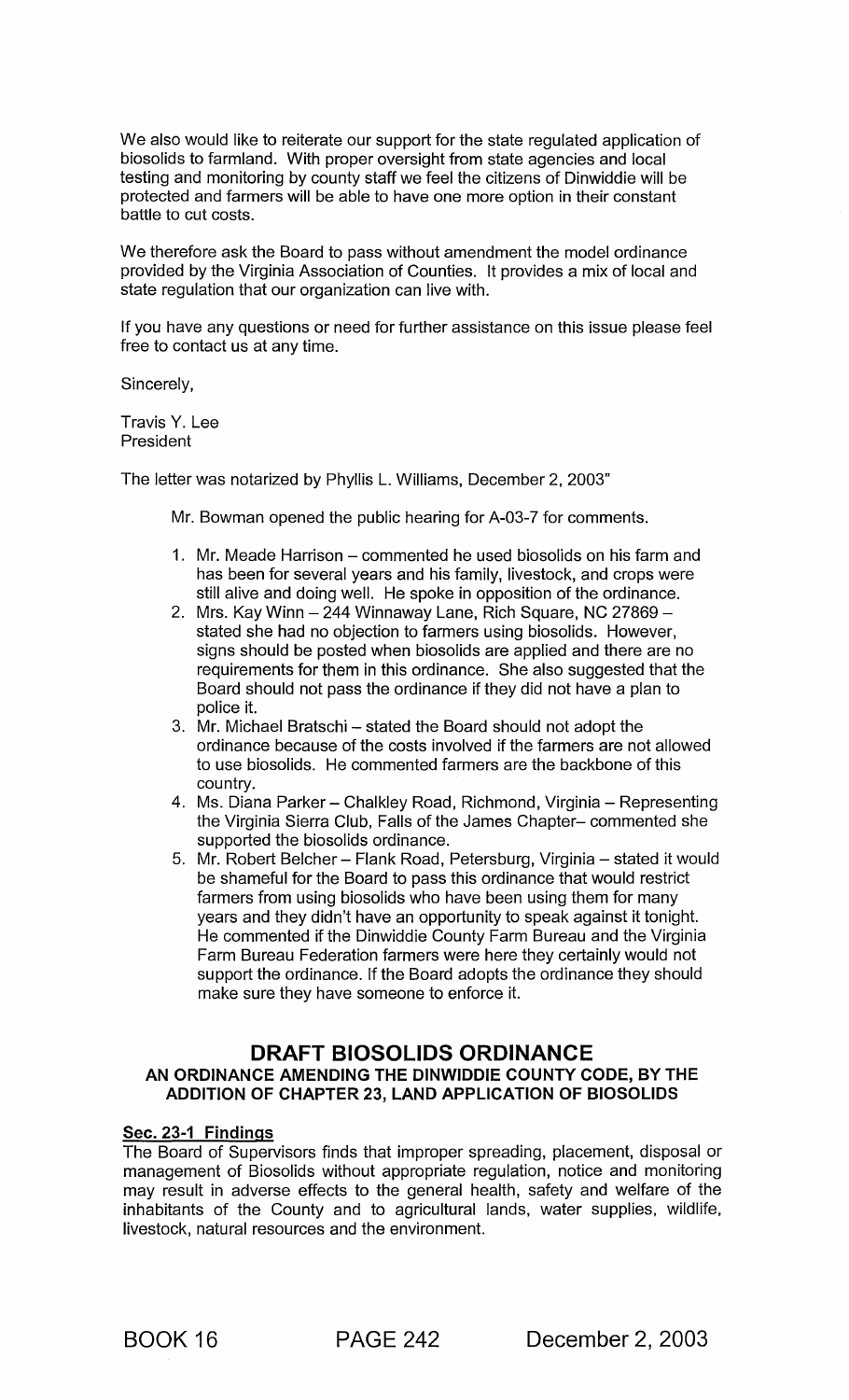#### Sec. 23-2 Purpose and Intent

This ordinance is intended to ensure laws and regulations governing the land application of Biosolids are properly implemented and enforced, and to secure and promote the health, safety and welfare of the county's citizens; to deter the creation of a public nuisance and to prevent pollution of the waters and soils of the county related to land application of biosolids. In carrying out this ordinance the County will test and monitor the application of Biosolids to agricultural land within its boundaries as authorized by the Code of Virginia and applicable regulations. This ordinance is intended to address the land application of biosolids in the County and to implement the authority granted to local governments by Va. Code sections 62.1-44.19:3 and sections 32.1-164.5 et seq., to provide for the testing, monitoring and enforcement of land application of Biosolids within the political boundaries of the County and to ensure compliance with applicable laws and regulations. This ordinance is not intended to regulate the land application of animal wastes or manures or exceptional quality biosolids.

:11

#### Sec. 23-3 Authority and Severability

This ordinance is adopted pursuant to the authority granted by the Code of Virginia, including but not limited to sections 15.2-1200 et seq., 15.2-2200 et seq., 15.2-2283 et seq., 62.1-44.19:3 and 32.1-164.2 et seq. In the event that any portion of this ordinance is declared void for any reason, such decision shall not affect the remaining portions of the ordinance, which shall remain in full force and effect, and for this purpose the provisions of this ordinance are hereby declared to be severable.

#### Sec. 23-4 Definitions

The following words, terms and phrases, when used in this chapter, shall have the meanings ascribed to them in this section, except where the context clearly indicated a different meaning:

Applicator: Any person who applies biosolids pursuant to appropriate permits.

Biosolids: Sewage sludge that has received an established treatment for required pathogen control and is treated or managed to reduce vector attraction to a satisfactory level and contains acceptable levels of pollutants, such that it is acceptable for use for land application, marketing or distribution in accordance with state law and regulations.

Biosolids Monitor. An employee or agent of the County, either full-time or part-time, charged with the responsibility of ensuring that the land application of biosolids is conducted in accordance with this ordinance and applicable laws and regulations.

Exceptional Quality Biosolids: Biosolids that have received an established level of treatment for pathogen control and vector attraction reduction and contain known levels of pollutants, such that they may be marketed or distributed for public use in accordance with state regulations.

Land Application of Biosolids: The spreading, placement or distribution of biosolids upon, or insertion into, the land.

Nutrient Management Plan: A plan prepared by a person certified by the Commonwealth as a nutrient management planner and otherwise meeting the requirements set forth by state law and regulation.

Owner: A person who holds legal title, equitable title, a leasehold interest or the right of possession or control over land.

Permit: An authorization granted by the authority of the Commonwealth of Virginia to land apply biosolids.

BOOK 16 PAGE 242 December 2, 2003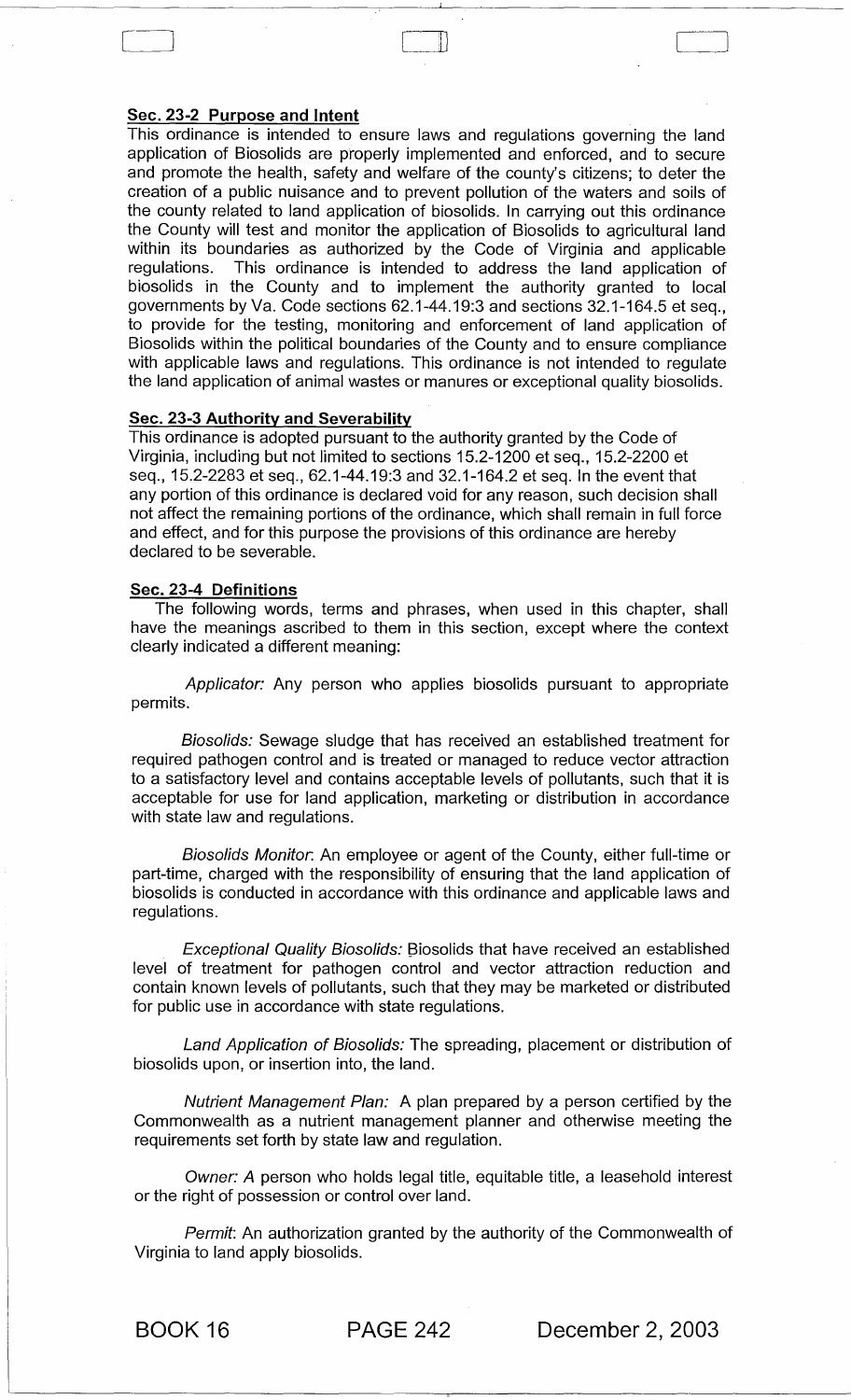Permittee: Any person who holds a permit authorizing the land application of biosolids.

Sewage Sludge: Any solid, semi-solid, or liquid residues, which contain materials, removed from municipal or domestic wastewater during treatment including primary and secondary residues.

Storage Facility: Any facility designed to store biosolids for a brief period of time. Such facilities include, but are not limited to: above ground or underground storage tanks, silos, ponds lagoons and other holding devices.

#### Sec. 23-5 Prohibited Practices

(a) No person shall dispose of sewage sludge, including biosolids, on land located in the County except in accordance with federal and state law and regulations and this ordinance.

(b) No person shall land apply biosolids on lands in the County until all of the procedural requirements set forth in this ordinance as well as those set forth in applicable federal and state laws and regulations have been satisfied. No Owner shall permit land application of biosolids on land in the County until all of the procedural requirements set forth in this ordinance and those set forth in state and federal law and regulation have been satisfied.

(c) No person shall apply and no Owner shall permit the application of sewage sludge other than biosolids that have been approved by the regulations of the Virginia Department of Health or Department of Environmental Quality to land in the County.

(d) No person shall apply biosolids to land in the County except pursuant to a valid permit issued by the Virginia Department of Health or Department of Environmental Quality, in compliance with all applicable federal and state statutes and regulations, and in accordance with the provisions of this Ordinance.

Sec. 23-6 Notice & Requirements for Land Application of Biosolids (a) Land application of biosolids is authorized only in Agricultural zoning districts.

(b) Any person proposing or intending to land apply biosolids to lands in this County shall notify the County Biosolids Monitor in writing at least fourteen (14) days prior to any intended land application of Biosolids, or as otherwise required by state law or regulation.

(c) The notice provided to the Biosolids Monitor shall include the following information (if not already submitted to the locality):

(1) The name, address and telephone number of the Permittee or Applicator;

(2) The tax map numbers of the parcels where land application will occur;

(3) The name, address and telephone number of the Owner of the property where the land application will occur;

(4) The name, telephone number and address of the hauler of the biosolids;

(5) The estimated date range on which land application will occur and the duration of the planned application;

(6) A copy of the current state permit and any other state or federal permits authorizing the land application;

(7) A copy of a Nutrient Management Plan (NMP) as required by state law and regulation;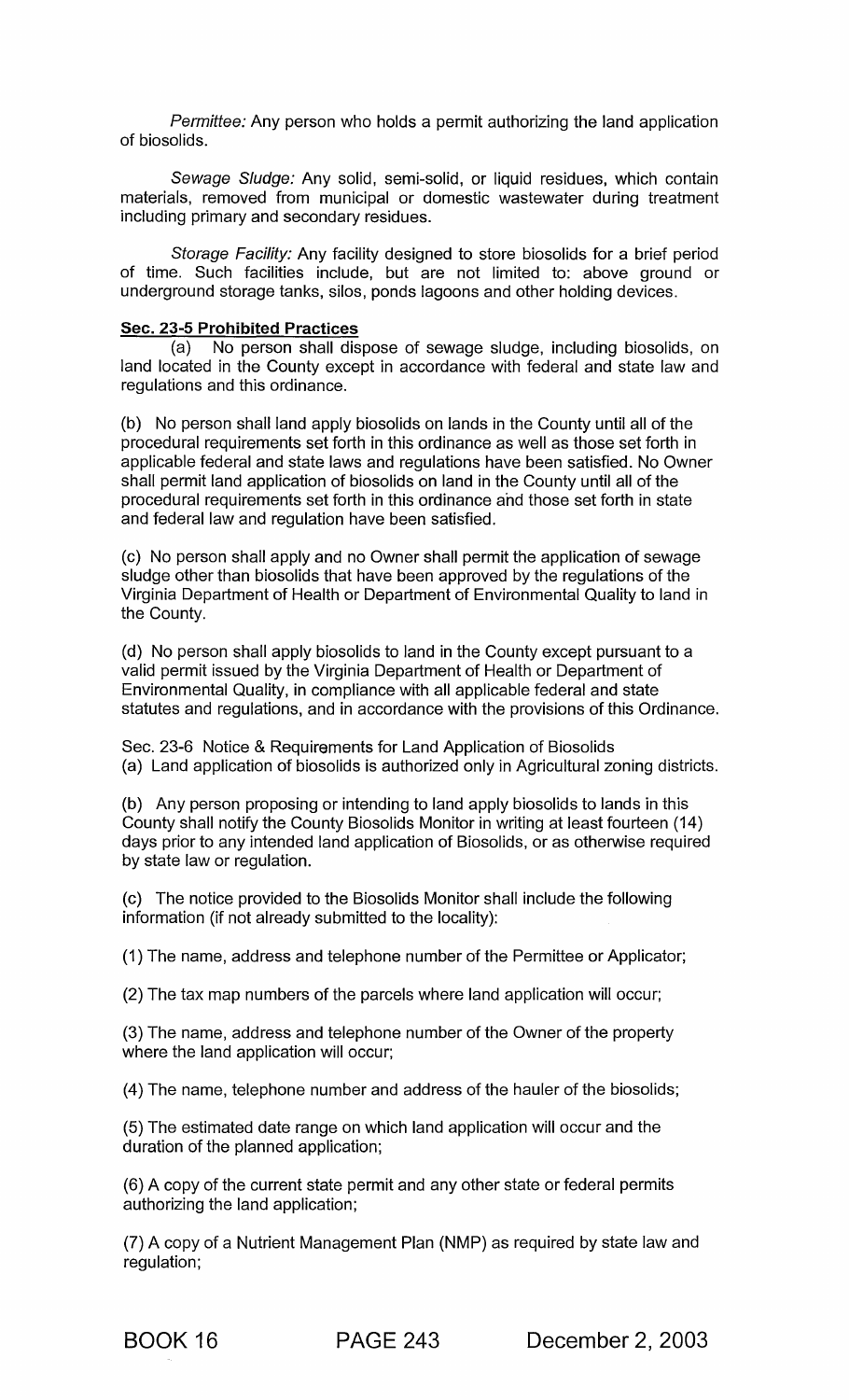(8) Information on proposed haul routes and alternative haul routes on a county map;

(d) The county shall review the 'documentation provided with the notice and shall notify the applicant in writing of any deficiencies in the submittal within ten (10) business days of receipt. The applicant will have ten (10) business days to correct and amend the deficiencies unless otherwise permitted by the county in writing.

#### Sec. 23-7 Monitoring and Sampling

L---.--\_J

(a) By agreeing to accept biosolids for land application, the Owner of the property on which land application takes place agrees to allow the Biosolids Monitor access to the land application site for the purpose of monitoring land application activities. It is the responsibility of the Permittee to ensure that the property Owner is advised of this requirement. The Biosolids Monitor shall make diligent efforts to make contact with the property Owner prior to entering the property.

(b) The Permittee and Owner shall allow the county to take samples at the application site before, during and after the application. Any test samples shall be analyzed at a lab qualified to conduct such analysis and the County Health Department may review these test results to determine compliance with applicable laws and regulations. At the request of the Applicator the Biosolids Monitor will provide the applicator with a split sample.

(c) At the request of the Biosolids Monitor, the Applicator or Permittee shall provide the most recent analysis results for biosolids that are land applied at any site in the county.

#### Sec. 23-8 **Complaint** Response

(a) The Biosolids Monitor shall notify the Virginia Department of Health, the Applicator or Permittee and the Owner of all complaints concerning the land application of biosolids.

(b) The Biosolids Monitor shall notify the Permittee of any failure to follow the requirements of the Permit resulting in the improper application of Biosolids or in the spillage of biosolids onto public streets or rights-of-way or on property outside the area authorized by the Permit.

(c) The Permittee shall respond to undertake appropriate corrective action for improperly applied biosolids, or to clean up biosolids spilled onto public streets, roadways or other non-permitted areas, immediately upon receiving such notification.

(d) In the event that the Permittee does not respond to notification of spillage or improper application and the County conducts the cleanup of spilled biosolids, the Permittee shall compensate the County for the actual costs of such cleanup.

(e) The Permittee is responsible for ensuring that the tracking of biosolids from land application sites onto public roads is minimized and that biosolids that are dragged or tracked out from land application sites are promptly removed from public roads and highways.

#### Sec. 23-9 **Scheduling**

The Permittee will, at the request of the Biosolids Monitor, make all reasonable efforts to schedule land application activities so as to avoid conflicts with community or social events in the vicinity of the land application site.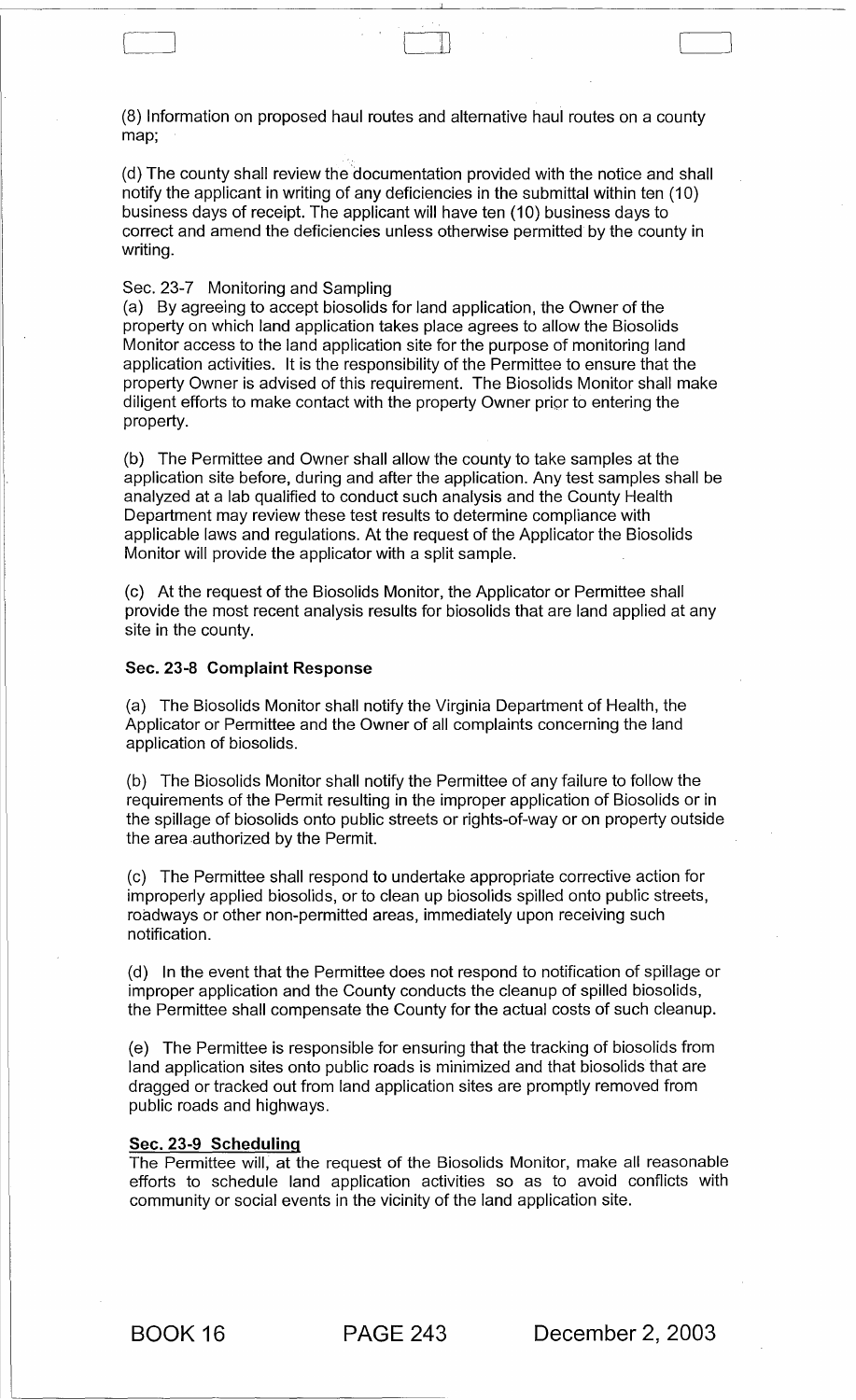## Sec. 23-10 Storage

(a) Biosolids shall be land applied as they are received at the site unless land application is precluded by unforeseen weather conditions or other circumstances beyond the control of the Permittee.

(b) Biosolids shall not be stored at any site in the County other than storage that is approved in accordance with the law and regulations of the Virginia Department of Health.

## Sec. 23-11 Financial Responsibility

Land application of biosolids is not allowed unless the Permittee has in effect liability insurance or other evidence of financial responsibility in the amount that is required by state law or regulation, covering losses and claims arising from the land application or transportation of biosolids and related activities in the County. Such insurance or other form of financial responsibility shall be maintained in full force and effect throughout the time that the applicator is engaged in land application of Biosolids in the County. The Permittee shall provide the Biosolids Monitor with certificates of insurance and shall promptly notify the Biosolids Monitor of any proposed cancellation or modification of insurance coverage.

## Sec.23-12 Reimbursement

The County shall submit requests for reimbursement for the costs and expenses of testing and monitoring of land application and related activities as are allowed by applicable state law, regulations, manuals, guides and procedures.

## Sec. 23-13 Effective Date

This ordinance is effective as of February 1, 2004. Any land application that is in progress on the date this ordinance is adopted, and any land application that was scheduled before the effective date of this ordinance, shall be deemed in compliance with this ordinance provided that land application is completed within thirty (30) days after the effective date of this ordinance.

## Sec. 23-14 Enforcement

(a) Any person who violates any of the provisions of this ordinance shall be charged with a Class 1 misdemeanor as defined by the Code of Virginia, as amended. Each day during which any violation is committed or exists shall constitute a separate offense.

(b) The Biosolids Monitor shall have the authority to order the abatement of any violation of state law or regulation. The abatement order shall identify the activity constituting the violation; specify the code provision or regulation violated by the activity and order cessation and correction of the violation.

(c) The County may bring suite to enjoin, restrain, correct or prevent any violation of this ordinance.

Upon motion of Mr. Bracey, Seconded by Mr. Clay, Mr. Bracey, Mr. Moody, Mr. Haraway, Mr. Bowman voting "Aye," the above Biosolids Ordinance was adopted with an effective date of February 1, 2003.

#### IN RE: AUTHORIZATION TO ADVERTISE AMENDMENT TO SECTION 23-6 BIOSOLIDS ORDINANCE

Mr. Moody stated he would like to have the public hearing for Section 23-6 a, at the first meeting in January with the suggested verbiage from Mr. Scheid, "Land application of biosolids is authorized in Agricultural zoning districts, in a zoning district were agricultural uses are permitted by right and/or in a zoning district when authorized as a lawful nonconforming use."

Upon motion of Mr. Bracey, Seconded by Mr. Clay, Mr. Bracey, Mr. Moody, Mr. Haraway, Mr. Bowman voting "Aye,"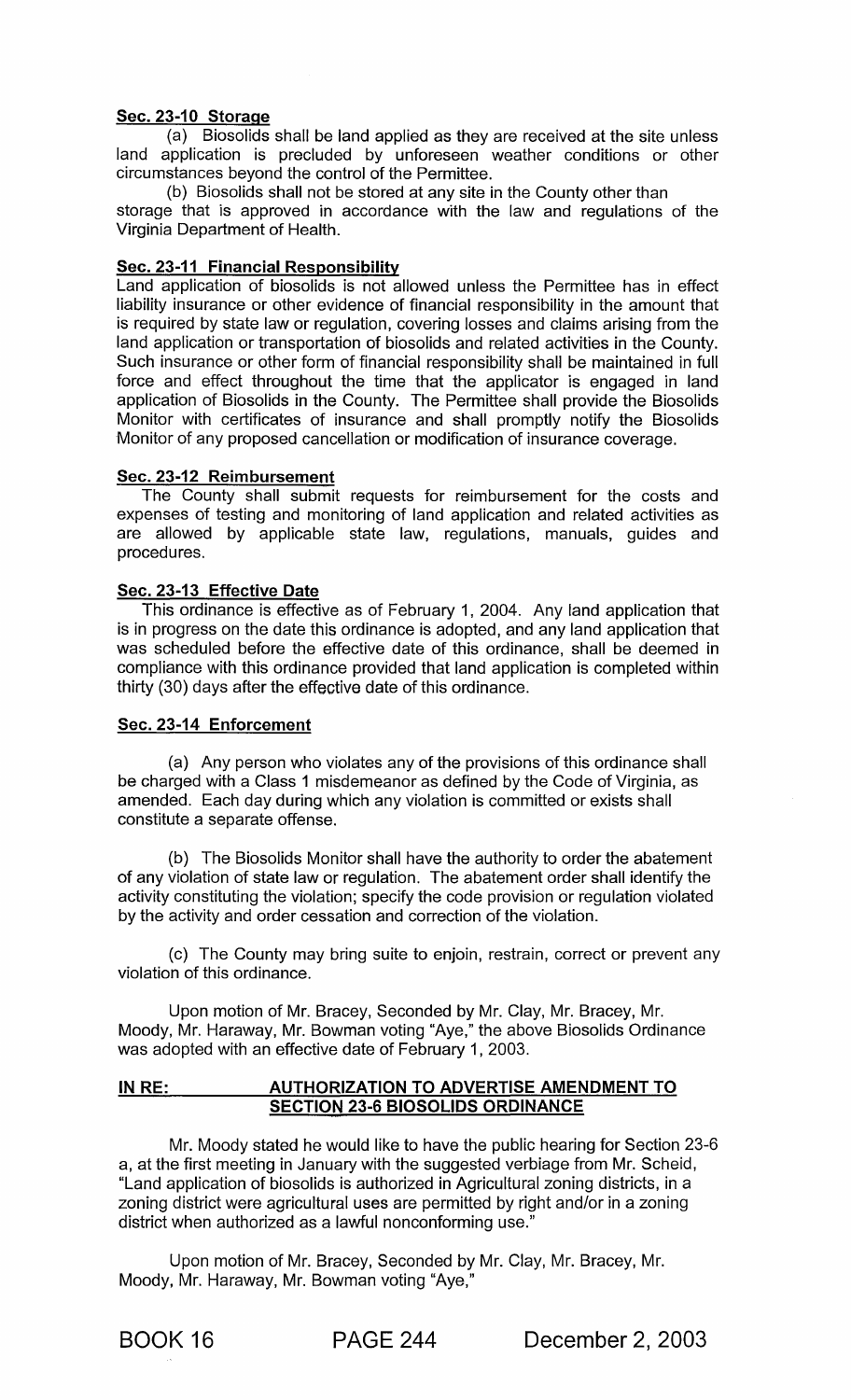BE IT RESOLVED by the Board of Supervisors of Dinwiddie County, Virginia that authorization is granted for Administration to advertise for a Public Hearing to amend the Biosolids Ordinance - Section 26.3a.

#### IN RE: COUNTY ADMINISTRATOR COMMENTS

\_\_\_\_\_\_\_\_\_\_\_\_\_\_\_\_\_\_ <sup>~</sup>\_\_\_\_\_ ~.\_~~~I~

C-]

1. The County Administrator stated she wanted to reiterate the reason we have not gone forward with a public hearing on Voluntary Cash Proffers is because a decision needs to be made on the amount of the cash proffer we want to include in the ordinance. The range of cash proffers that could be justified at this time is from \$1,228 to \$6,529. The driving factor in the justification is the amount of school improvements, which has ranged from \$40 million to \$88 million dollars. The amount of money being spent for schools will make a big difference in the amount of the proffer. As soon as a decision is made on what school improvements are going to be made, staff can plug that into the formula and proceed with the public hearing.

#### IN RE: HIGH GROWTH COALITION FY 2004 CONTRIBUTION

The County Administrator stated that the High Growth Coalition is hiring a lobbyist to represent the Coalition during the 2004 General Assembly Session to promote the priorities of the Coalition. She stated that the Executive Committee of the Coalition has recommended Roger Wiley as the lobbyist. She also stated that the contribution this year would increase to allow the Coalition to retain an Executive Director/Administrative Support. She commented that the contributions from each member locality are based on a formula that combines a per capita payment basis with a minimum payment cap. The minimum of a member locality is \$750, which is an increase of \$250 from last year, and the maximum of \$5,000, is based upon 2000 U.S. Census population data.

Upon motion of Mr. Bracey, Seconded by Mr. Moody, Mr. Bracey, Mr. Moody, Mr. Clay, Mr. Haraway, Mr. Bowman voting "Aye,"

BE IT RESOLVED by the Board of Supervisors of Dinwiddie County, Virginia that the contribution increase to \$700 be approved.

#### IN RE: COUNTY ADMINISTRATOR COMMENTS (CON'T)

The County Administrator, Wendy Weber Ralph stated that the Virginia Center for Behavioral Rehabilitation (VCBR) has received a new resident as of December 10,2003 and that brings the count up to two. She stated that (VCBR) would advise all parties concerned and give a new count when a new resident arrives.

4. Mrs. Ralph stated that there is one week left to register for any assistance from FEMA.

5. Mrs. Ralph stated that that the reception for the outgoing officials will be December 16, 2003 at 6:00 P.M.

6. Mrs. Ralph stated that she had one change in the plans for the oath of office for the Board members. She stated that Annie Lee Williams, Clerk of the Court, has advised the County that the incoming Board members must be sworn in before the first of the year; therefore, the only time we will have is the December 16, 2003 meeting. She stated that in order to allow family members or friends to attend, we will plan on having the Oath of Office at 6:00 P.M. immediately following the Board meeting. She stated that if that is a problem for anyone, please let her know. The reception for the out going members would be at 12 noon.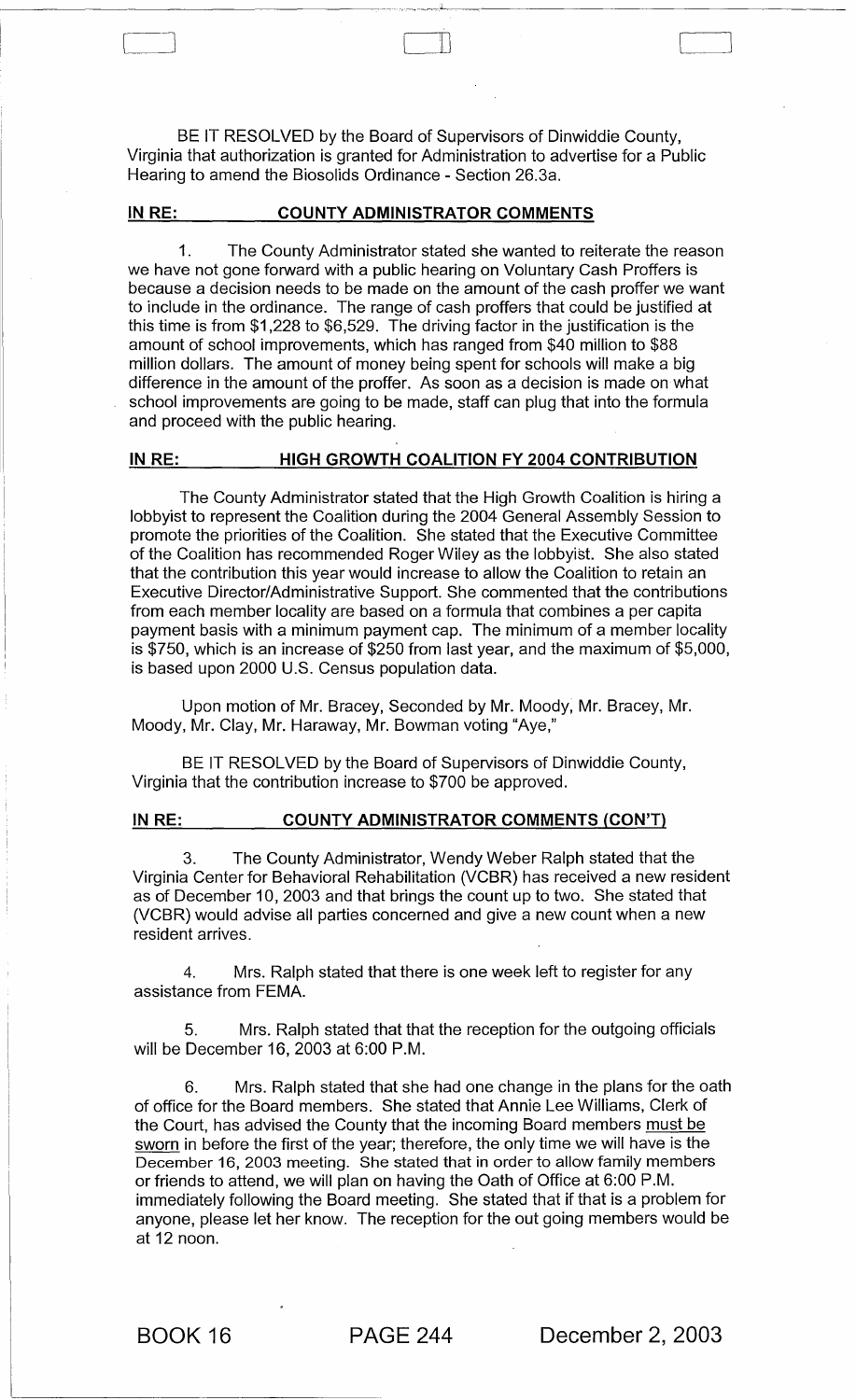7. She closed by saying that she had enclosed information on the Governor's upcoming budget proposal.

#### IN RE: BOARD MEMBER COMMENTS

Mr. Moody gave a brief report about the VACO conference and the seminars and board meetings he attended.

#### IN RE: ACCEPTANCE OF RESIGNATION -- DINWIDDIE COUNTY PLANNING COMMISSION - MR. EDWARD HUTSON TITMUS, III

Upon motion of Mr. Moody, Seconded by Mr. Clay, Mr. Bracey, Mr. Moody, Mr. Clay, Mr. Haraway, Mr. Bowman voting "Aye,"

BE IT RESOLVED by the Board of Supervisors of Dinwiddie County, Virginia that the resignation of Mr. Edward Hutson "Hutty" Timus, III with an effective date of December 31 , 2003 was accepted.

#### IN RE: BOARD MEMBER COMMENTS (CON'T)

Mr. Haraway stated that the fiscal year ended June 30, 2003 and he wants an explanation on why the report is so late. He asked why do we continue to allow this to happen?

Mr. Bowman stated, concerning school expansions, he would like to see a comparison of building permits with surrounding localities development fees.

#### IN RE: CLOSED SESSION

Mr. Haraway stated I move to close this meeting in order to discuss matters exempt under section:

## 2.2-3711 A.1 of the code of Virginia - Appointments: Administration; Building Inspections, Planning Department; Public Safety;

## 2.2-3711 A.3 of the code of Virginia, Acquisition of Property

#### 2.2-3711 A.7 of the code of Virginia, Consultation with Legal Counsel; litigation; EMS; Record Restriction Schedule

Upon Motion of Mr. Haraway, Seconded by Mr. Clay, Mr. Bracey, Mr. Moody, Mr. Clay, Mr. Haraway, Mr. Bowman, voting "Aye", the Board moved into Closed Session at 9:46 P.M.

A vote having been made and approved the meeting reconvened into Open Session at 11 :54 P.M.

#### IN RE: CERTIFICATION

Whereas, this Board convened in a closed meeting under section

## 2.2-3711 A.1 of the code of Virginia, Appointments: Administration; Building Inspections, Planning Department; Public Safety;

2.2-3711 A.3 of the code of Virginia, Acquisition of Property

2.2-3711 A.7 of the code of Virginia, Consultation with Legal Counsel; litigation; EMS; Record Restriction Schedule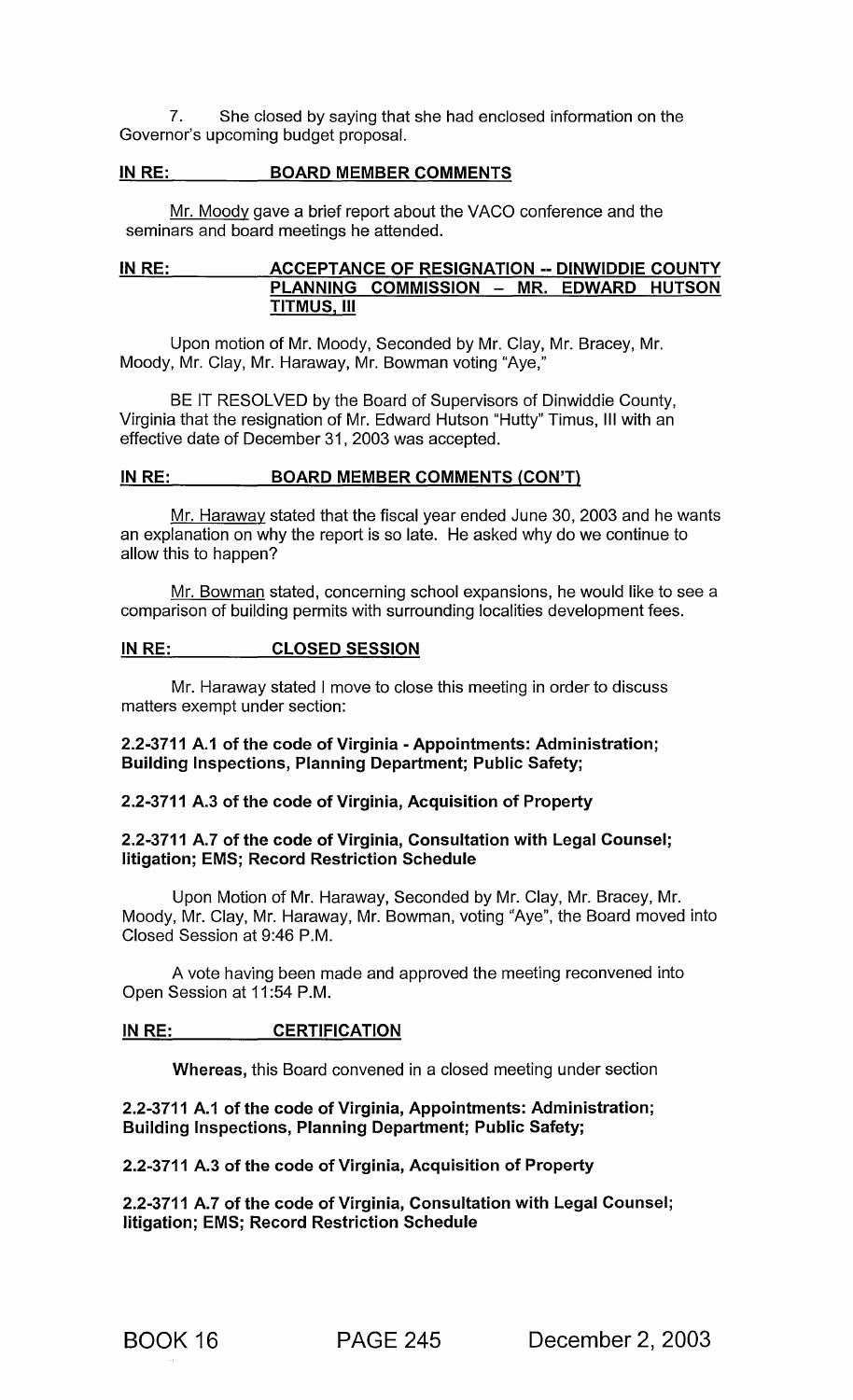And whereas, no member has made a statement that there was a departure from the lawful purpose of such closed meeting or the matters identified in the motion were discussed.

[ '----\_J 'I i ~\_J

Now be it certified, that only those matters as were identified in the motion were heard, discussed or considered in the meeting.

Upon motion of Mr. Clay, Seconded by Mr. Haraway, Mr. Bracey, Mr. Moody, Mr. Clay, Haraway, Mr. Bowman, voting "Aye," this Certification Resolution was adopted.

## IN RE: AUTHORIZATION TO CARRY OVER ACCUMULATED ANNUAL LEAVE 2003

Upon motion of Mr. Bracey, Seconded by Mr. Haraway, Mr. Bracey, Mr. Moody, Mr. Clay, Mr. Haraway, Mr. Bowman voting "Aye,"

BE IT RESOLVED by the Board of Supervisors of Dinwiddie County, Virginia that the staff members presented to the Board who have been unable to take their vacation time in 2003 are authorized to carry over their accumulated annual leave until 2004.

## IN RE: AUTHORIZATION FOR COUNTY ADMINISTRATOR TO SIGN PURCHASE AGREEMENT FOR PROPERTY FOR THE INDUSTRIAL PARK

Mr. Ralph stated one of the first steps the County will need is authorization to sign the purchase agreement which allows the County to do certain things, such as go on the property to perform development tests. The Virginia Tobacco Commission is funding the land acquisition cost for the property being considered for the Industrial Park. Allowing the County Administrator to sign the purchase agreement does not bind the County to purchase the property. Rather, it allows the County to execute an option to purchase the property if deemed advantageous after the site has been tested. Both the County and the landowner have the ability to terminate this agreement if certain contingencies are not met.

Upon motion of Mr. Bracey, Seconded by Mr. Clay, Mr. Bracey, Mr. Moody, Mr. Clay, Mr. Haraway, voting "Aye," Mr. Bowman "abstaining",

BE IT RESOLVED that the Board of Supervisors of Dinwiddie County, Virginia authorized the County Administrator to sign the purchase agreement for the property being considered for the Industrial Park.

## IN RE: 4PPOINTMENT TO CRATER PLANNING DISTRICT COMMISSION (CPDC) COMMISSIONERS & EXECUTIVE BOARD

Upon motion of Mr. Haraway, Seconded by Mr. Clay, Mr. Bracey, Mr. Moody, Mr. Clay, Mr. Haraway, voting "Aye," Mr. Bowman "abstaining",

BE IT RESOLVED by the Board of Supervisors of Dinwiddie County, Virginia that Mr. Robert Bowman, IV, was appointed to the Crater Planning District Commission (CPDC) Commissioners & Executive Board for a four-year term beginning January 1,2004 until December 31,2007.

BOOK 16 PAGE 245 December 2, 2003